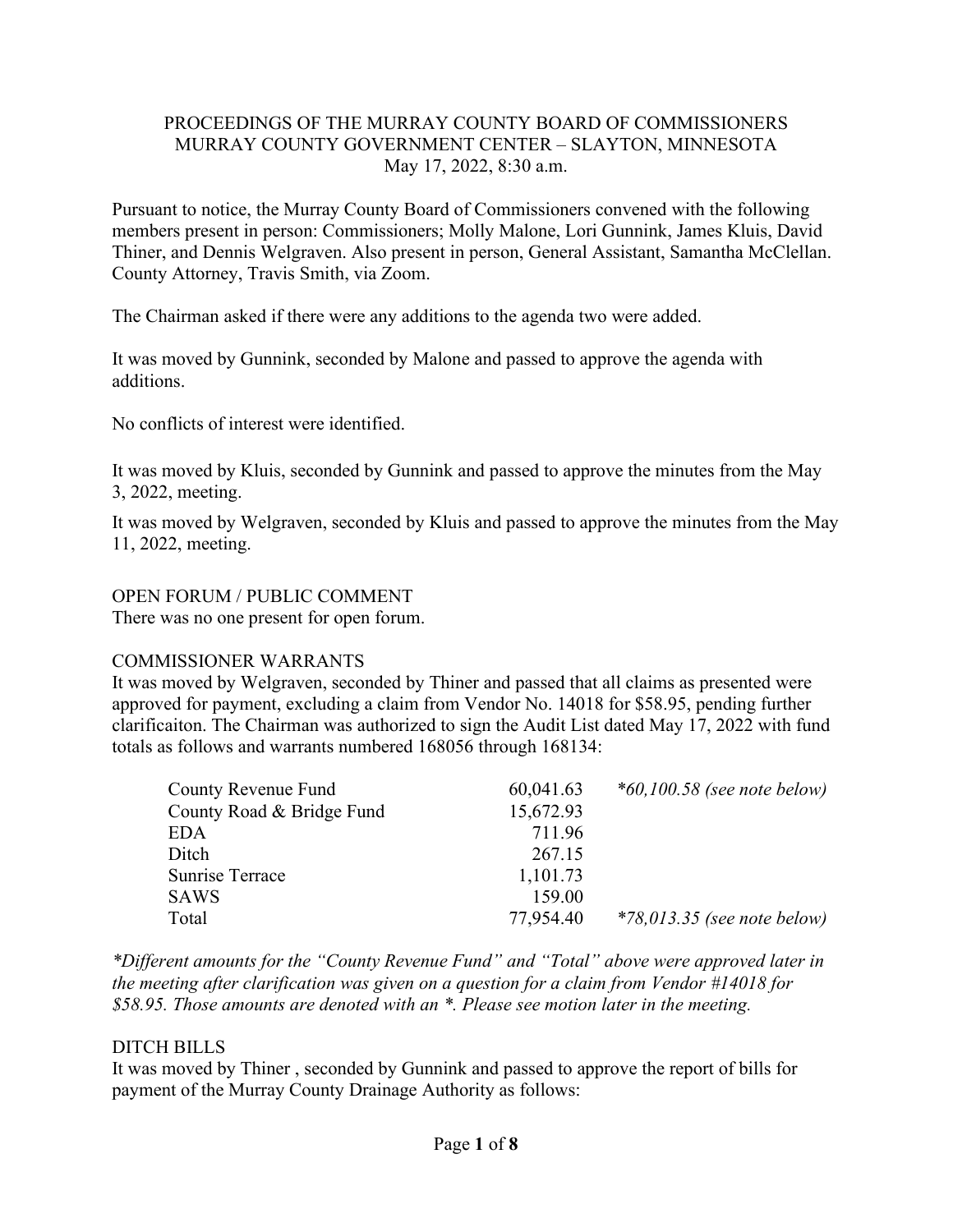|                     | <b>Cottonwood County Auditor-Treasurer</b> |          |                                     |
|---------------------|--------------------------------------------|----------|-------------------------------------|
| 21-805-6312         | $JD$ 3 - 65.4%                             | 1,685.42 | <b>Shared County Ditch Expenses</b> |
| 21-809-6312         | $JD 5 - 96.30\%$                           | 96.11    | <b>Shared County Ditch Expenses</b> |
| 21-841-6312         | JD $18 - 5.00\%$                           | 3,804.90 | <b>Shared County Ditch Expenses</b> |
| 21-855-6312         | $ID$ 23 - 85.30%                           | 321.04   | <b>Shared County Ditch Expenses</b> |
|                     | <b>Subtotal</b>                            | 5,907.47 |                                     |
| <b>Rinke Noonan</b> |                                            |          |                                     |
| 21-807-6260         | JD <sub>3</sub>                            | 236.50   | JD 3 Improvement - Legal            |
| 21-868-6260         | Admin                                      | 200.00   | Monthly Retainer - Legal            |
|                     | <b>Subtotal</b>                            | 436.50   |                                     |
|                     | <b>Total Ditch Bills</b>                   | 6.343.97 |                                     |

## APPROVE GAMBLING PERMIT APPLICATION CURRIE TOWN & COUNTY – KEY LARGO

Commissioner Welgraven offered the following resolution and moved for its adoption:

## RESOLUTION NO. 2022-05-17-01 A RESOLUTION APPROVING A GAMBLING PREMISES PERMIT APPLICATION LG214

WHEREAS, Booster Currie Town and Country is applying for a premise permit application for gambling at Key Largo, and

WHEREAS, Key Largo is located at 29 Valhalla Drive in Mason Township, outside any city limits, and

WHEREAS, The Minnesota Gambling Control Board requires that the County must pass a resolution specifically approving or denying this application.

NOW, THEREFORE BE IT RESOLVED, That the Murray County Board of Commissioners hereby approves the application by Booster Currie Town and Country for legalized gambling on the premises of Key Largo in Mason Township, Murray County, MN.

The foregoing resolution was duly seconded by Commissioner Kluis and thereupon being put to a vote all members of the Board voted for its adoption.

## 3.2 LIQUOR LICENSE

It was moved by Malone, seconded by Gunnink and passed to approve a new 3.2 On/Off Sale Malt Liquor License for Carlson's Corner (Antonio Moreno).

## SET PUBLIC HEARING - NEW 3.2 ON/OFF SALE MALT LIQUOR LICENSE

It was moved by Malone, seconded by Welgraven and passed to set a public hearing for June 7, 2022, at 8:45 a.m. for the purpose of taking public input on the off-sale portion of a new "County Combination On Sale, Off Sale and Sunday Liquor License" for Carlson's Corner (Mason Township).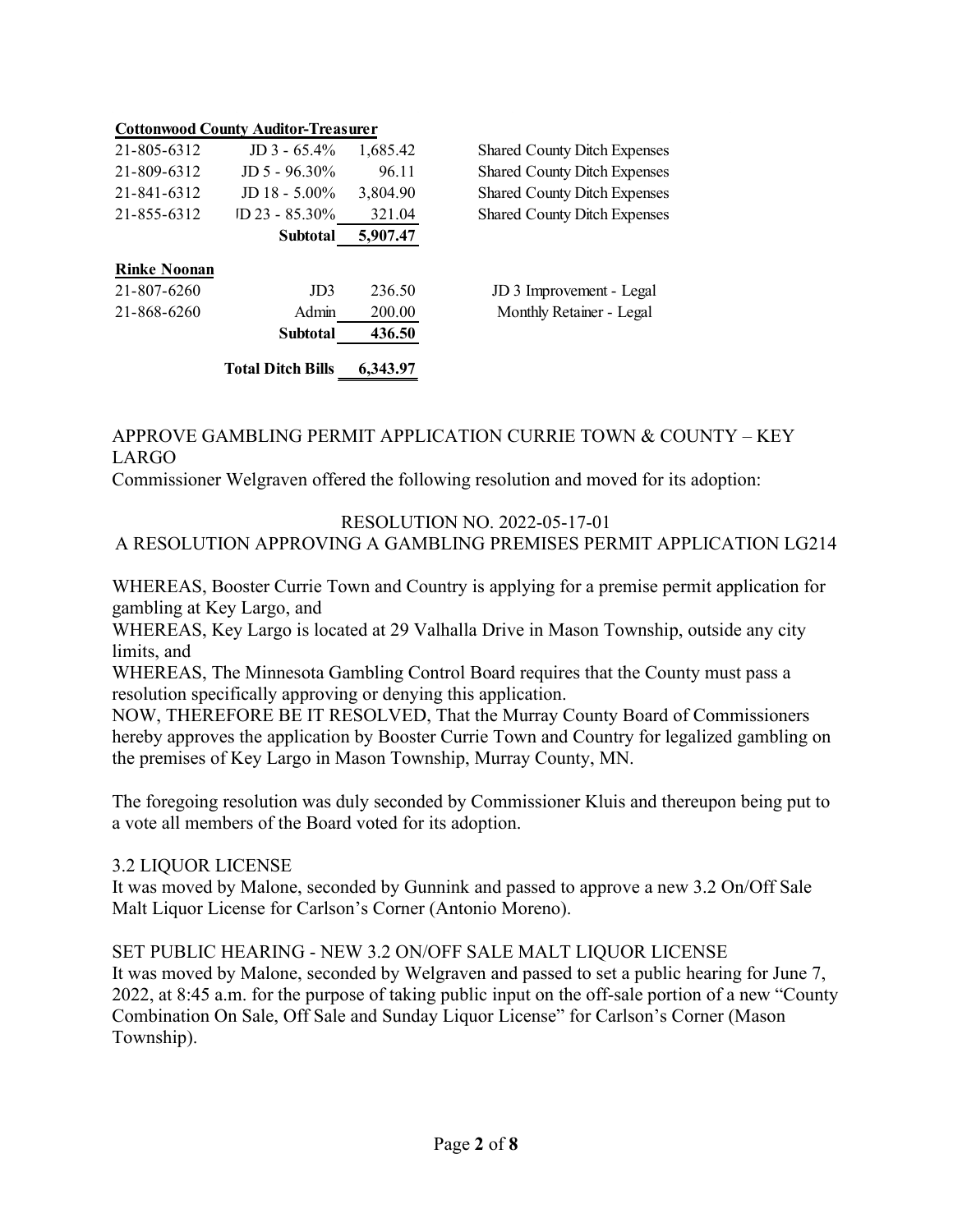## DITCH INSPECTION REPORT

A motion was made by Welgraven, seconded by Kluis and carried that the Commissioners in conjunction with the appointed ditch inspector in and for the County of Murray, have examined and inspected that portion of the foregoing described County and Judicial Ditches, lying within the County of Murray, for the purpose of determining what repairs are necessary and ordered said repairs to be made, by this report given thereon at a Murray County Board of Commissioner's meeting, held in the Commissioners Room of the Murray County Government Center, Slayton, Minnesota

•Petition 2022-007 (JD 02, Lime Lake Twp. Sec.21, District 3–Welgraven)

# DINEHART HOLT HOUSE GRANT

It was moved by Gunnink, seconded by Malone, and passed to authorize the Museums Department to apply for a Legacy Grant through the MN Historical Society for the Dinehart Holt House with matching funds at \$10,000. (Grant Number: R-MHCG-2205-27078). The motion passed with a roll call vote as follows:

David Thiner: No Dennis Welgraven: Yes James Kluis: No Lori Gunnink: Yes Molly Malone: Yes

# REDWOOD-COTTONWOOD RIVERS CONTROL AREA JPA

It was moved by Gunnink, seconded by Welgraven and passed to approve the amendments to the Redwood-Cottonwood Rivers Control Area (RCRCA) Joint Powers Agreement (JPA) allowing RCRCA to undertake the administrative role for the Cottonwood River Watershed One Watershed One Plan planning efforts, and, to authorize Commissioner Gunnink to sign the revised RCRCA JPA at their next meeting on June 2, 2022, on behalf of Murray County.

# PROPOSED STATE LAND ACQUISITION

Commissioner Thiner offered the following resolution and moved for its adoption:

### 2022-05-17-02 MURRAY COUNTY BOARD OF COMMISSIONERS REVIEW OF PROPOSED STATE LAND ACQUISITION

In accordance with Minnesota Statutes 84.944, Sub. 3 and 97A.145, Sub. 2, the Commissioner of the Department of Natural Resources provided the county board with a description of lands to be acquired by the State of Minnesota for Wildlife Management purposes. Lands to be acquired are described as follows:

The North 600 feet of the West 1325 feet of said North Half of the Northwest Quarter (N  $\frac{1}{2}$ , NW ¼) of Section Nineteen (19), Township One Hundred Seven (107), Range Thirty-nine (39), Murray County, Minnesota.

IT IS HEREBY RESOLVED, by the Board of County Commissioners of Murray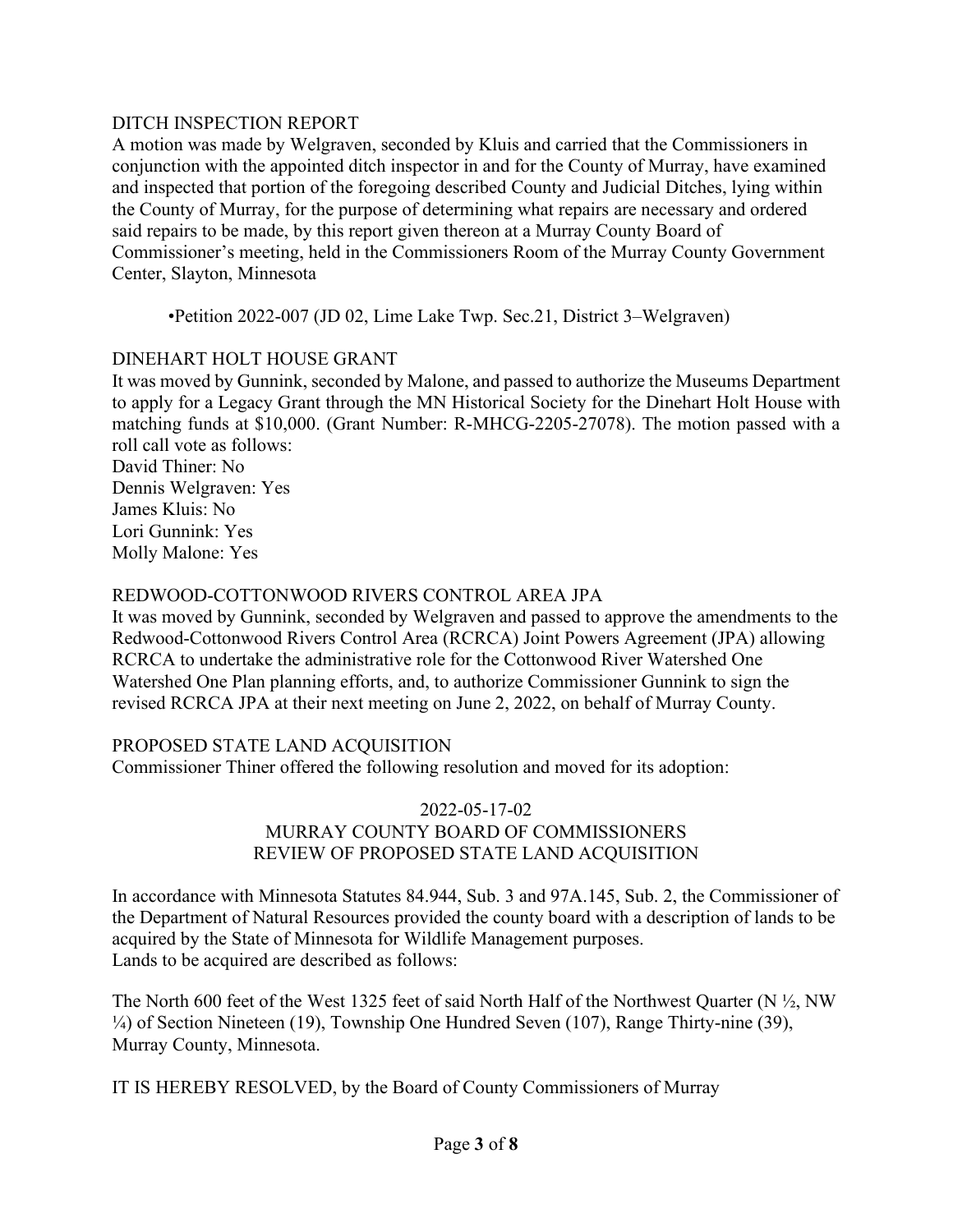County on May 17, 2022 that the State's proposed acquisition of the attached described property be approved.

The foregoing resolution was duly seconded by Commissioner Welgraven and thereupon being put to a vote all members of the Board voted for its adoption.

## ADDITIONAL FIREWALL

It was moved by Thiner, seconded by Gunnink, and passed to approve the purchase of a Cisco FirePOWER 2110 NGFW- Firewall – 1U – rack-mountable and servie agreement from Morris Electronics totaling \$7,039.83.

#### HEAT TEAM BUS PURCHASE

Chief Deputy, Heath Landsman led a discussion on utilizing ARPA funds in the amount of \$7,500 dollars toward the purchase of a new bus for the regional HEAT Team. The board asked that it be brought back after approval from the ARPA Committee.

#### GOLF CART ORDINANCE

It was moved by Malone, seconded by Welgraven and passed to set a public hearing for June 7, 2022, at 10:00 a.m. for the purpose of taking public input and amending the golf cart ordinance.

### PUBLIC HEARING – LIQUOR LICENSE

9:50 a.m. The board chair opened the public hearing. 9:53 a.m. The public hearing closed. There was no comment from the public.

It was moved by Gunnink, seconded by Malone and passed to approve a new liquor license for "On and Off Sale & Sunday Liquor" License to Lake Shetek Lodge/Pelican Cove further moving to prorate the license fees for 2022.

It was moved by Welgraven, seconded by Malone and passed to approve a new liquor license for "On and Off Sale & Sunday Liquor" License to Key Largo.

10:00 a.m. The meeting recessed.

10:05 a.m. The meeting came back into session.

#### SOFTWARE AND COMPUTER – ELECTION GRANT

It was moved by Gunnink, seconded by Welgraven and passed to approve the following purchases from Election Systems and Software (ES&S) to be paid by the 2022 HAVA Grant for election security

(01-064-6650): purchases as follows

\$6,973.50 (software, first year warranty/maintenance & service agreement) \$3,350.00 (dedicated computer) \$10,323.50

COMMISSIONER WARRANTS FOLLOW UP CLARIFICATION ON CLAIM FROM VENDOR No. 14018 for \$58.95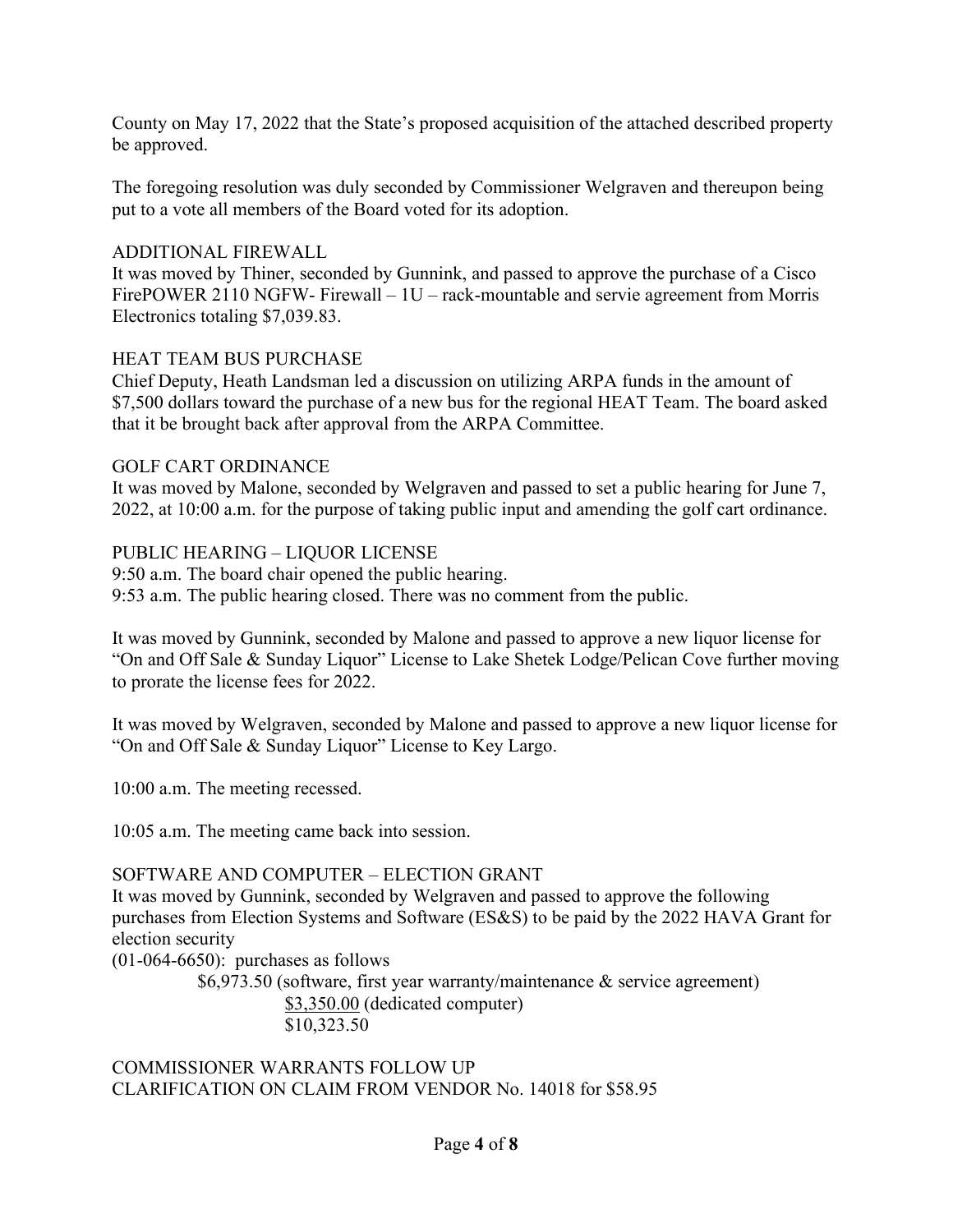Murray County Auditor/Treasurer, Heidi Winter reported back to the board on a claim questioned for Vendor No. 14018 for \$58.95 during the review of the Commissioner Warrants. The vendor was "The Honorable Michelle Fischbach." The expenditure was for the purchase of four (4) U.S. Flags purchased for the Murray County Parks. The Board requested verification that the money was not funding a private campaign before approving the expenditure. The flags were purchased through the "U.S. Capitol Flag Program", a program started in 1937 and instituted by the Architect of the Capitol (AOC) as a way for schools, local governments and civic groups to obtain flags that have been flown over the U.S. Capitol to use at their facilities. The flags must be requested through a U.S. Representative or Senator, which is why the vendor was listed as "The Honorable Michelle Fischbach."

It was moved by Thiner, seconded by Gunnink and passed to approve the payment previously excluded from the Commissioner Warrants to Vendor No. 14018 for \$58.95 and include that amount in the fund totals as originally presented.

## COUNTY STORAGE SERVER REPLACEMENT

It was moved by Kluis, seconded by Malone and passed to authorize the purchase of the HP SAN through The Computer Man.

JOINT POWERS AGREEMENT – WORKFORCE DEVELOPMENT AREA #6 It was moved by Thiner, seconded by Gunnink and passed to authorize Murray County Board Chair to sign the Workforce Development Area #6 Southwest Minnesota Workforce Innovation and Opportunity Act (WIOA) Joint Powers Agreement for the Counties of Region 6W & Region 8.

# PURCHASE REQUEST 2022 CIMLINE M2 RUBBER MELTER

It was moved by Thiner, seconded by Kluis and passed to purchase a 2022 Cimline M2 rubber melter from Midstates Equipment and Supply for \$78,500. Per the recommendation of the County Engineer.

# BRIDGE REPLACEMENT RESOLUTION

Commissioner Welgraven offered the following resolution and moved for its adoption:

## RESOLUTION NO. 2022-05-17-03 RESOLUTION ON DEFICIENT BRIDGES

WHEREAS, Murray County has determined that the following deficient bridges on the CSAH, County Road and Township systems are a high priority and require replacement or rehabilitation within the next five  $(5)$  years; and

| Old           | Road    | Estimated     | Federal | <b>State</b> | Town    | Local  | Bond    | Program | Road          |
|---------------|---------|---------------|---------|--------------|---------|--------|---------|---------|---------------|
| <b>Bridge</b> | Number  | Proj.<br>Cost | Funds   | Aid          | Bridge  | Tax    | Funds   | Year    | Jurisdiction  |
| L1555         | CSAH 33 | 400,000       |         | 200,000      |         |        | 200,000 | 2023    | County        |
| L1556         | CSAH 33 | 450,000       |         | 250,000      |         |        | 200,000 | 2023    | Countv        |
| 51502         | $T-55$  | 620,000       |         |              | 600,000 | 20,000 |         | 2024    | Lowville Twp. |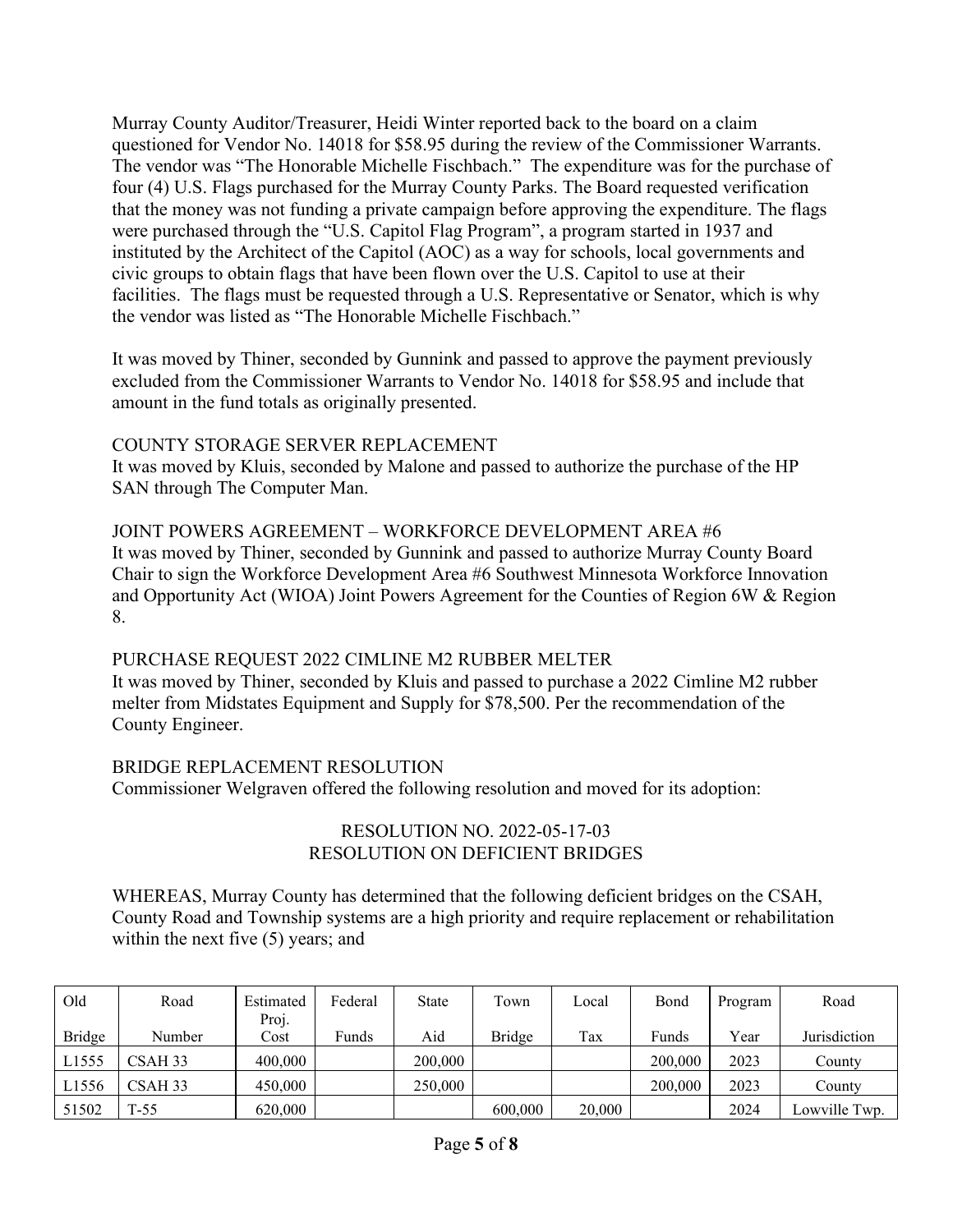| L1513         | CSAH4              | 400,000 | 200,000 | 200,000 | 2024 | County |
|---------------|--------------------|---------|---------|---------|------|--------|
| L1548         | CSAH 26            | 300,000 | 50,000  | 250,000 | 2024 | County |
| $\leq 10$ ft. | CSAH 16            | 200,000 | 120,000 | 80,000  | 2024 | County |
| 4976          | CSAH <sub>42</sub> | 400,000 | 250,000 | 150,000 | 2025 | County |
| 51508         | CSAH <sub>3</sub>  | 500,000 | 300,000 | 200,000 | 2025 | County |

WHEREAS, local roads play an essential role in the overall state transportation network and local bridges are the critical component of the local road systems; and

WHEREAS, State support for the replacement or rehabilitation of local bridges continues to be crucial to maintaining the integrity of the local road systems and is necessary for the County and the townships to proceed with the replacement or rehabilitation of the high priority deficient bridges described above; and

WHEREAS, Murray County intends to proceed with replacement or rehabilitation of these bridges as soon as possible when State Transportation Bond Funds are available.

BE IT RESOLVED, that Murray County commits that it will proceed with the design and contract documents for these bridges immediately after being notified that funds are available in order to permit construction to take place within one year of notification.

The foregoing resolution was duly seconded by Commissioner Gunnink and there upon being put to a vote all members of the Board voted for its adoption.

### MNDOT MASTER PARTNERSHIP CONTRACT RESOLUTION Commissioner Gunnink offered the following resolution and moved for its adoption:

# RESOLUTION NO. 2022-05-17-04 MASTER PARTNERSHIP CONTRACT RESOLUTION

Whereas, The Minnesota Department of Transportation wishes to cooperate closely with local units of government to coordinate the delivery of transportation services and maximize the efficient delivery of such services at all levels of government; and

Whereas, MnDOT and local governments are authorized by Minnesota Statutes sections 471.59, 174.02, and 161.20, to undertake collaborative efforts for the design, construction, maintenance and operation of state and local roads; and

Whereas: the parties wish to able to respond quickly and efficiently to such opportunities for collaboration and have determined that having the ability to write "work orders" against a master contract would provide the greatest speed and flexibility in responding to identified needs. Therefore, be it resolved:

1. That the County of Murray enter into a Master Partnership Contract with the Minnesota Department of Transportation, a copy of which was before the Board. 2. That the proper County officers are authorized to execute such contract, and any

amendments thereto.

3. That the County Engineer is authorized to negotiate work order contracts pursuant to the Master Contract, which work order contracts may provide for payment to or from MnDOT, and that the County Engineer may execute such work order contracts on behalf of the County of Murray without further approval by this Board.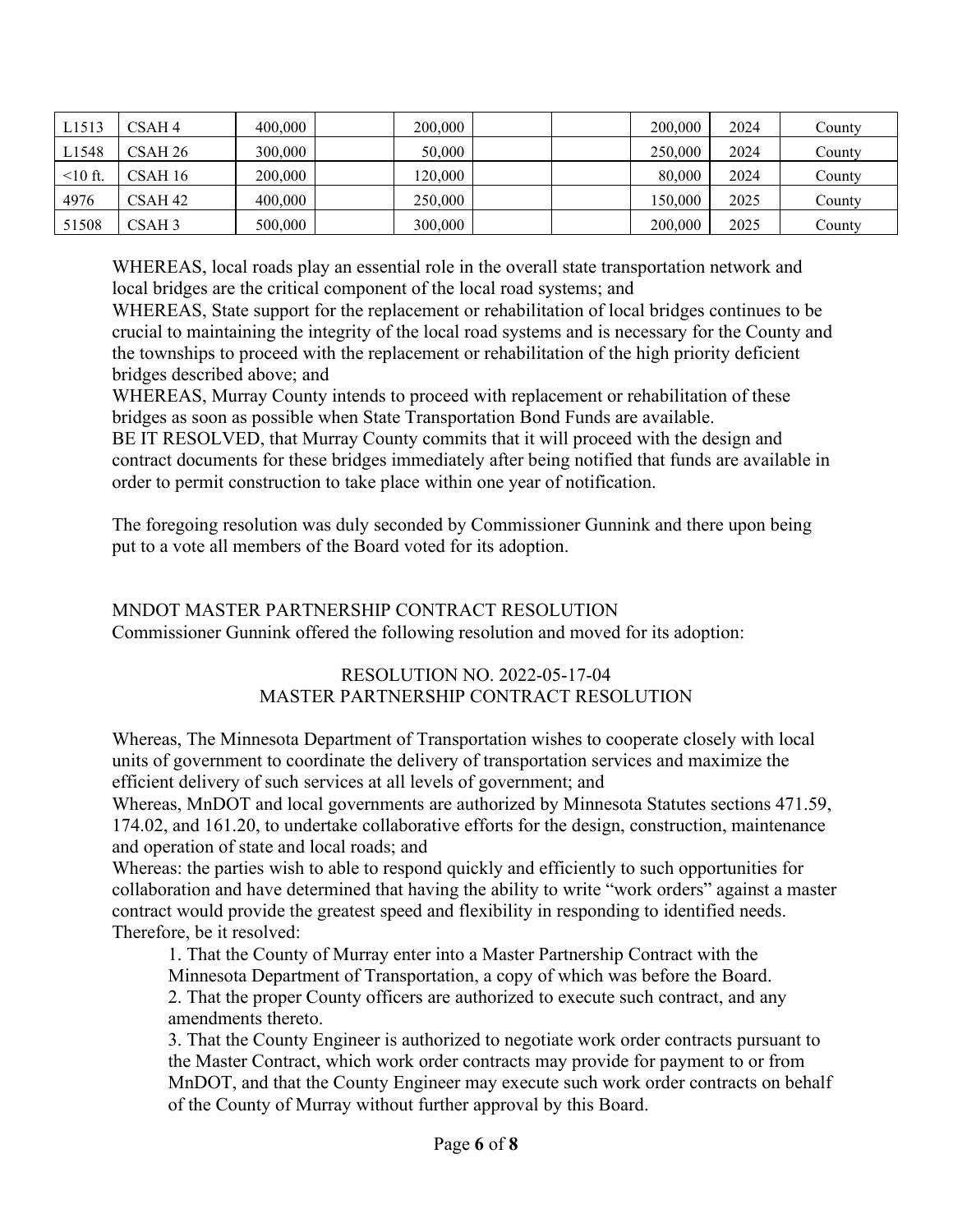The foregoing resolution was duly seconded by Commissioner Welgraven and thereupon being put to a vote all members of the Board voted for its adoption.

### GENERAL ASSISTANT

It was moved by Gunnink, seconded by Welgraven and passed to approve hiring Emily Ackerman as a regular full-time General Assistant effective June 6, 2022, grade 8, step 1. Per the recommendation of the Personnel Committee. Contingent upon satisfactory results of a criminal background check and a pre-employment drug test.

### COUNTY ADMINISTRATOR

Commissioner Malone discussed the County Administrator Candidate counter offering employment terms to the County Board.

It was moved by Malone, seconded by Gunnink and passed to approve offering Carolyn McDonald, 2 weeks sick and 2 weeks vacation at the start of employment, pay of \$1.00 more annually than the highest paid county employee, at a Labor Grade 21, \$126,985.00 starting annual salary, with the condition of relocation the County Administrator office to a more prominent location, and approve the presented employment agreement subject to approval of the County Attorney. The motion passed with a roll call vote as follows: David Thiner: Yes Dennis Welgraven: No James Kluis: No Lori Gunnink: Yes Molly Malone: Yes

## COMMITTEE REPORTS FOR THE PERIOD OF MAY 1-14, 2022

Lori Gunnink – 5/3 Commissioner Meeting, 5/4 Ditch Hearing 20A, 5/5 Minnesota River Basin Area II & Redwood-Cottonwood Rivers Control Area, 5/11 Interviews County Administrator.

James Kluis: 5/3 Commissioner Meeting, 5/4 Ditch Hearing 20A, 5/11 Interviews County Administrator.

Dennis Welgraven: 5/2 Supporting Hands Nurse Family Partnership, 5/3 Commissioner Meeting, 5/4 Safety Meeting, Ditch Hearing 20A, 5/9 Lakes Area Association - Golf Cart Ordinance, 5/11 County Administrator Interviews, 5/12 Southwest Regional Development Commission.

David Thiner: 5/3 Commissioner Meeting, 5/4 Ditch Meeting, 5/11Couny Administrator Interviews, 5/12 Annual Soil and Water Meeting.

#### CLOSED SESSION

Pursuant to notice, the Murray County Board of Commissioners convened with the following members present in person: Commissioners; Molly Malone, Lori Gunnink, James Kluis, David Thiner, and Dennis Welgraven. Also present in person was County Attorney, Travis Smith, General Assistant, Samantha McClellan, County Assessor, Marcy Barritt, and County Auditor/Treasure, Heidi Winter.